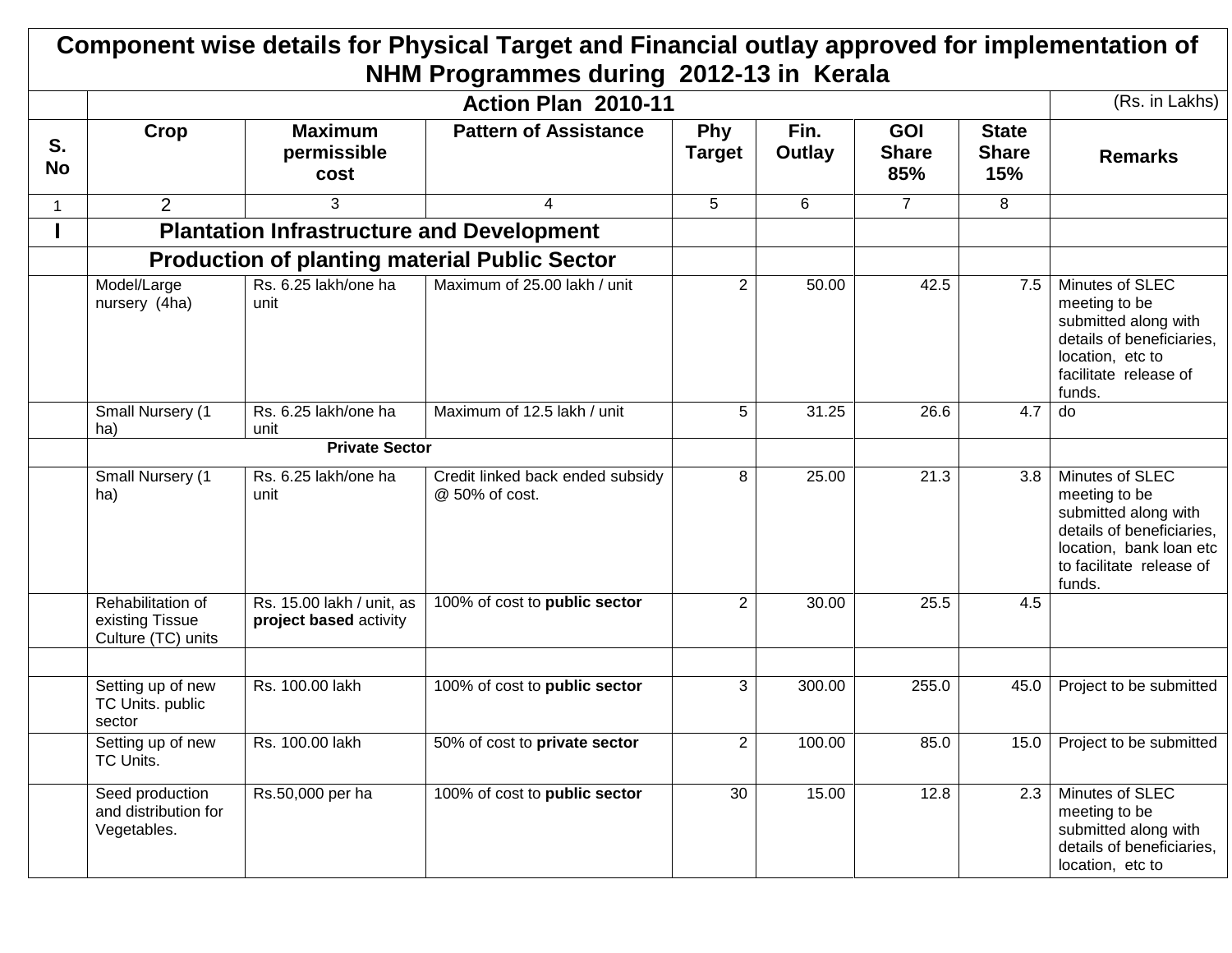|              |                                                                                                                                                                 |                                               |                                                                                                                                                                                                                                                                                                                         |        |                    |       |       | facilitate release of<br>funds. |
|--------------|-----------------------------------------------------------------------------------------------------------------------------------------------------------------|-----------------------------------------------|-------------------------------------------------------------------------------------------------------------------------------------------------------------------------------------------------------------------------------------------------------------------------------------------------------------------------|--------|--------------------|-------|-------|---------------------------------|
|              |                                                                                                                                                                 | <b>Procurement of breeder seed</b>            |                                                                                                                                                                                                                                                                                                                         |        |                    |       |       |                                 |
|              | Import of planting<br>material for trial &<br>demonstration<br>purpose<br>(By State<br>Government,<br>Grower<br>Associations<br>recognized by NHB/<br>MoA, PSU) | Rs. 10.00 lakh                                | 100% of cost for State Govt.<br>PSU, 50% to Grower<br>Associations.                                                                                                                                                                                                                                                     | 3      | $\overline{30.00}$ | 25.5  | 4.5   | Project to be submitted         |
|              | Sub-total                                                                                                                                                       |                                               |                                                                                                                                                                                                                                                                                                                         | 55.00  | 581.25             | 494.1 | 87.2  |                                 |
| $\mathbf{2}$ |                                                                                                                                                                 | Establishment of new gardens / Area Expansion |                                                                                                                                                                                                                                                                                                                         |        |                    |       |       |                                 |
| a)           | Fruit crops other than cost intensive crops using normal spacing (For a<br>maximum area of 4 ha per beneficiary)<br><b>Fruits - Perennials</b>                  |                                               |                                                                                                                                                                                                                                                                                                                         |        |                    |       |       |                                 |
|              |                                                                                                                                                                 |                                               |                                                                                                                                                                                                                                                                                                                         |        |                    |       |       |                                 |
|              | Mango                                                                                                                                                           | Rs.30000/ha                                   | Maximum of Rs.16500/- per ha.<br>(75% of cost for meeting the<br>expenditure on planting material<br>and cost of INM/IPM etc in 3<br>installments of 60:20:20 subject<br>to survival rate of 75% in 2nd<br>year & 90% in 3rd year for<br>perennial crops and for non<br>perennial crops in 2 installments<br>of 75:25). | 500    | 90.00              | 76.5  | 13.5  |                                 |
|              | Sub-total                                                                                                                                                       |                                               |                                                                                                                                                                                                                                                                                                                         | 500.00 | 90.00              | 76.50 | 13.50 |                                 |
| c)           |                                                                                                                                                                 | <b>Fruits- Non Perennials</b>                 |                                                                                                                                                                                                                                                                                                                         |        |                    |       |       |                                 |
|              | Banana                                                                                                                                                          | Rs.70,000/ha                                  | Maximum of 35,000/- per ha.<br>(50% of cost for meeting the<br>expenditure on planting material<br>and cost of material for INM/IPM<br>in 2 installments 75:25).subject<br>to survival rate of 90% in second<br>year).                                                                                                  | 1000   | 262.5              | 223.1 | 39.4  |                                 |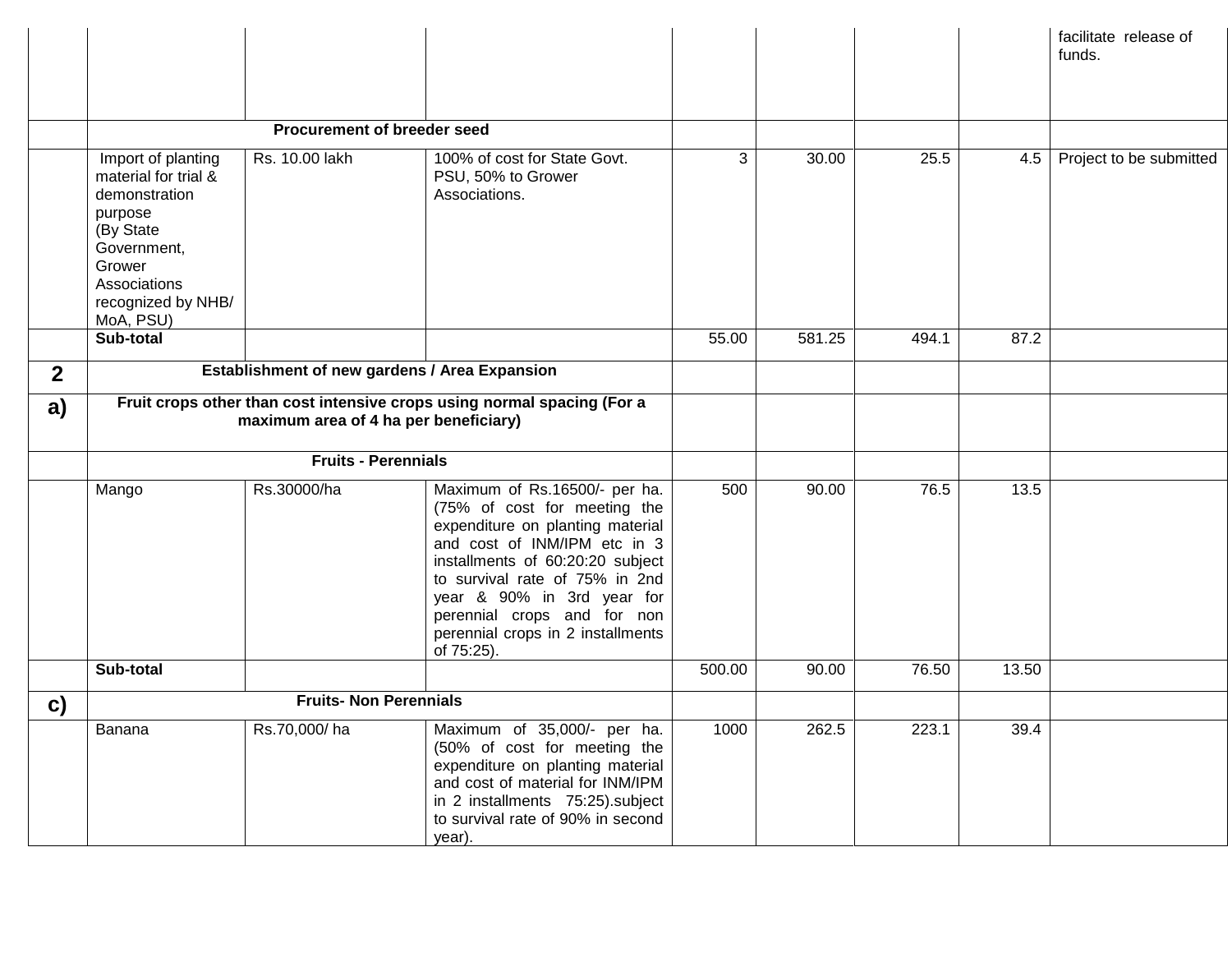|    | Pineapple            | Rs.70000/ha        | Maximum of 35,000/- per ha.<br>(50% of cost for meeting the<br>expenditure on planting material<br>and cost of material for INM/IPM<br>in 2 installments 75:25).subject<br>to survival rate of 90% in second<br>year).               | 1000   | 262.5   | 223.1 | 39.4  |                         |
|----|----------------------|--------------------|--------------------------------------------------------------------------------------------------------------------------------------------------------------------------------------------------------------------------------------|--------|---------|-------|-------|-------------------------|
|    | Banana (TC)          | Rs.83204/ha        | Maximum of Rs. 41602/- per ha.<br>(50 % of cost for meeting the<br>expenditure on planting material<br>and cost of material for INM/IPM<br>etc., in 2 installments of 75:25).<br>subject to survival rate of 90% in<br>second year). | 2000   | 624.030 | 530.4 | 93.6  |                         |
|    | Sub-total            |                    |                                                                                                                                                                                                                                      | 4000.0 | 1149.0  | 976.7 | 172.4 |                         |
| d) |                      | <b>Maintenance</b> |                                                                                                                                                                                                                                      |        |         |       |       |                         |
|    | Banana (I Year)      | Rs.70,000/ha       | Maximum of 35,000/- per ha.<br>(50% of cost for meeting the<br>expenditure on planting material<br>and cost of material for INM/IPM<br>in 2 installments 75:25).subject<br>to survival rate of 90% in second<br>year).               | 485    | 42.438  | 36.1  | 6.4   |                         |
|    | Pineapple (I Year)   | Rs.70000/ha        | Maximum of 35,000/- per ha.<br>(50% of cost for meeting the<br>expenditure on planting material<br>and cost of material for INM/IPM<br>in 2 installments 75:25).subject<br>to survival rate of 90% in second<br>year).               | 500    | 43.75   | 37.2  | 6.6   |                         |
|    | Sub-total            |                    |                                                                                                                                                                                                                                      | 985.00 | 86.19   | 73.3  | 12.9  |                         |
|    |                      | <b>Mushrooms</b>   |                                                                                                                                                                                                                                      |        |         |       |       |                         |
| e) |                      |                    | Integrated mushroom unit for spawn, compost production and training                                                                                                                                                                  |        |         |       |       |                         |
|    | <b>Public Sector</b> | Rs.50.00 lakh      | 100% of the cost to public sector<br>and 50% of cost for private<br>sector, for meeting the<br>expenditure on infrastructure, as<br>credit linked back ended subsidy.                                                                |        | 50.0    | 42.5  | 7.50  | Project to be submitted |
|    |                      | Spawn making unit  |                                                                                                                                                                                                                                      |        |         |       |       |                         |
|    | <b>Public Sector</b> | Rs. 15 lakh/ unit  | 100% of the cost to public sector<br>and in case of private sector,<br>50% of cost, as credit linked<br>back ended subsidy.                                                                                                          |        | 15.0    | 12.8  | 2.25  | Project to be submitted |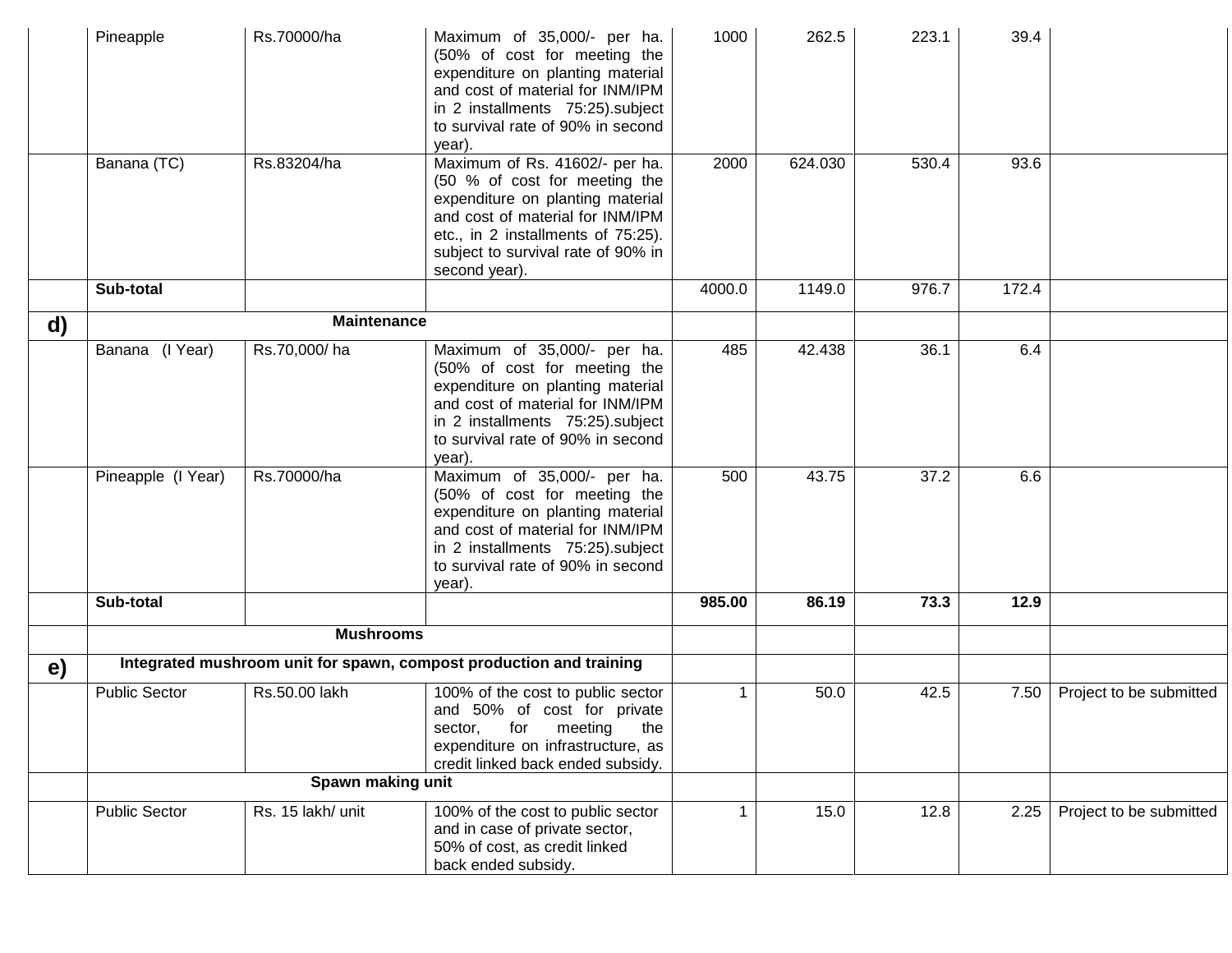|                | <b>Private Sector</b>                                                                             | do                        | do                                                                                                                                                                                                                                                                                                       | 1      | 7.5    | 6.4   | 1.13 | Project to be submitted                                                                                           |
|----------------|---------------------------------------------------------------------------------------------------|---------------------------|----------------------------------------------------------------------------------------------------------------------------------------------------------------------------------------------------------------------------------------------------------------------------------------------------------|--------|--------|-------|------|-------------------------------------------------------------------------------------------------------------------|
|                | Sub-total                                                                                         |                           |                                                                                                                                                                                                                                                                                                          | 3      | 72.5   | 19.1  | 3.38 |                                                                                                                   |
| f              |                                                                                                   |                           | Flowers (For a maximum of 2 ha per beneficiary)                                                                                                                                                                                                                                                          |        |        |       |      |                                                                                                                   |
|                | <b>Cut flowers</b><br>Small & Marginal<br>Farmers                                                 | Rs. 70,000 / ha.          | 50% of cost @ Rs.35,000 / ha.<br>limited to 2 ha per beneficiary                                                                                                                                                                                                                                         | 120    | 42.00  | 35.70 | 6.30 |                                                                                                                   |
|                | Loose Flowers                                                                                     | Rs. 24,000/ha             |                                                                                                                                                                                                                                                                                                          | 15     | 1.80   | 1.53  | 0.27 |                                                                                                                   |
|                | Sub-total                                                                                         |                           |                                                                                                                                                                                                                                                                                                          | 135.00 | 43.80  | 37.23 | 6.57 |                                                                                                                   |
| $\bf{g}$       |                                                                                                   |                           | Spices (For a maximum area of 4 ha per beneficiary)                                                                                                                                                                                                                                                      |        |        |       |      |                                                                                                                   |
|                | Seed spices and<br>Rhizomatic Spices.                                                             | Rs. 25,000 / ha           | Maximum of Rs. 12,500/- per ha.<br>(50% of cost for meeting the<br>expenditure on planting material and<br>cost of material for INM/IPM etc).                                                                                                                                                            | 1120   | 140.00 | 119.0 | 21.0 | Only certified Planting<br>material to be used. TL<br>material to be used<br>only from Public sector<br>agencies. |
|                | Perennial spices<br>(black pepper,<br>cinnamon, clove<br>and nutmeg)                              | Rs. 40,000 / ha           | Maximum of Rs. 20,000/- per ha.<br>(50% of cost for meeting the<br>expenditure on planting material and<br>cost of material for INM/IPM etc).                                                                                                                                                            | 600    | 120.00 | 102.0 | 18.0 | Only certified Planting<br>material to be used. TL<br>material to be used<br>only from Public sector<br>agencies. |
|                | Sub-total                                                                                         |                           |                                                                                                                                                                                                                                                                                                          | 1720   | 260.0  | 221.0 | 39.0 |                                                                                                                   |
| $\mathbf{h}$   |                                                                                                   |                           | Plantation crops (For a maximum area of 4 ha per beneficiary)                                                                                                                                                                                                                                            |        |        |       |      |                                                                                                                   |
|                | Cocoa                                                                                             | Rs. 40,000ha              | Maximum of Rs. 20,000/- per ha<br>(50% of cost for meeting the<br>expenditure on planting material<br>and cost of material for INM/IPM<br>etc) in 3 installments of 60:20:20<br>subject to survival rate of 75% in<br>second year and 90% in third<br>year for a maximum area of 4 ha<br>per beneficiary | 320    | 38.4   | 32.6  | 5.8  |                                                                                                                   |
|                | <b>Maintenance</b><br>$\mathbf{I}$<br>Year)                                                       | do                        | do                                                                                                                                                                                                                                                                                                       | 100    | 4.00   | 3.4   | 0.6  |                                                                                                                   |
|                | Sub-total                                                                                         |                           |                                                                                                                                                                                                                                                                                                          | 420    | 42.4   | 36.0  | 6.4  |                                                                                                                   |
| $\overline{3}$ | Rejuvenation/<br>replacement of<br>senile plantation<br>including Canopy<br>management.<br>Pepper | Rs.30,000/ha<br>(average) | 50% of the total cost subject to a<br>maximum of Rs. 15,000/ha to a<br>limited of 2 ha per beneficiary.<br>Actual cost to be claimed based<br>on the nature and requirement of<br>the crop to be rejuvenated.                                                                                            | 1750   | 262.5  | 223.1 | 39.4 | To be implemented as<br>per guidelines<br>circulated                                                              |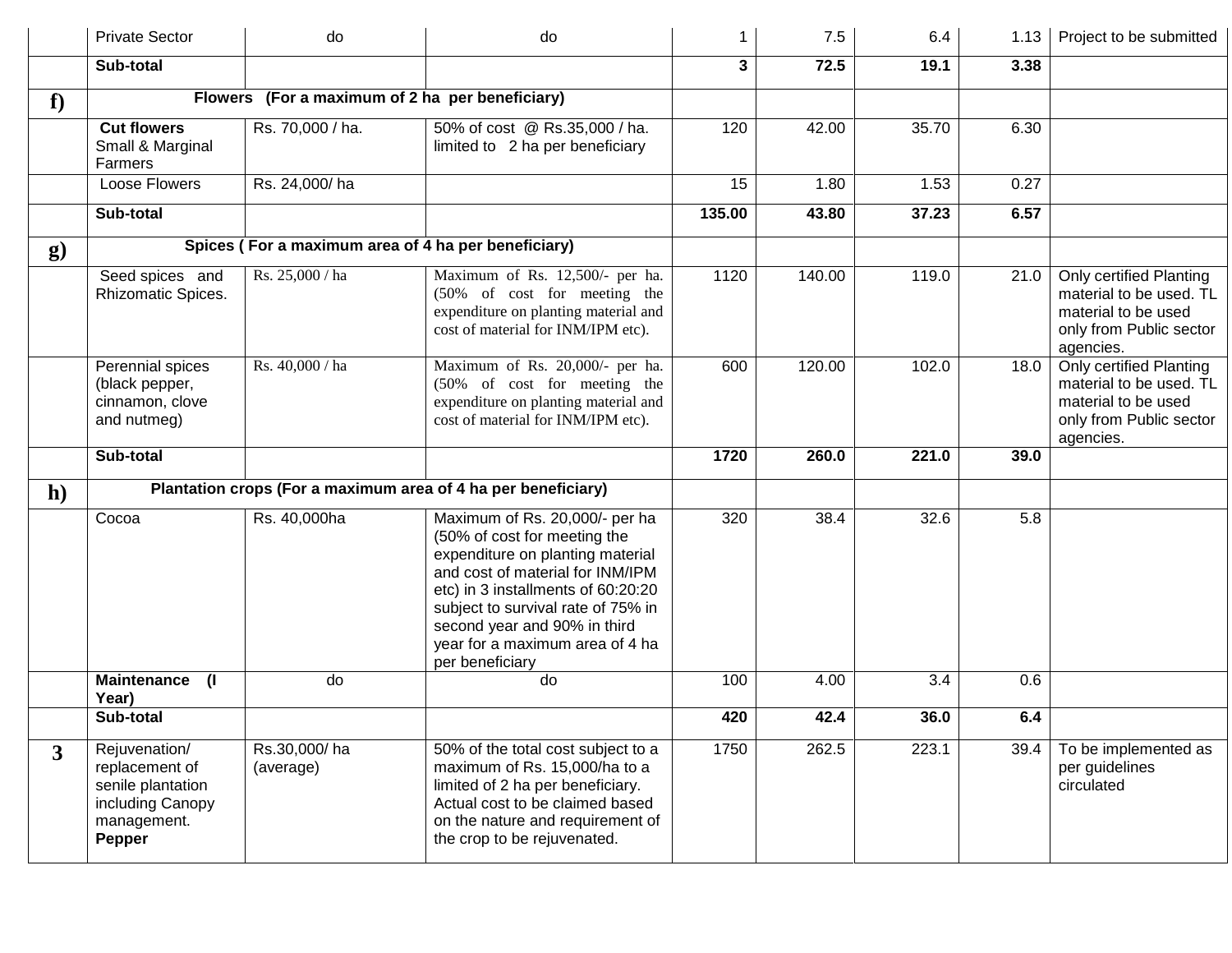|                         | Cocoa                          | do                                      | do                                                                                                                                                   | 625             | 93.8    | 79.69  | 14.1  | To be implemented as<br>per guidelines<br>circulated                                                           |
|-------------------------|--------------------------------|-----------------------------------------|------------------------------------------------------------------------------------------------------------------------------------------------------|-----------------|---------|--------|-------|----------------------------------------------------------------------------------------------------------------|
|                         | Sub-total                      |                                         |                                                                                                                                                      | 2375            | 356.3   | 302.81 | 53.4  |                                                                                                                |
| $\overline{\mathbf{4}}$ |                                | <b>Creation of Water resources</b>      |                                                                                                                                                      |                 |         |        |       |                                                                                                                |
|                         | $x 3m$ ) -                     |                                         | i) Community tanks/on farm ponds/on farm water reservoirs with use of<br>plastic/RCC lining - (10 ha. of command area, with pond size of 100m x 100m |                 |         |        |       |                                                                                                                |
|                         | - In Plain areas               | Rs. 15.00 lakh /unit in<br>plain areas, | 100% of cost for 10 ha                                                                                                                               | 6               | 90.0    | 76.5   | 13.5  | Efforts to be made for<br>convergence with<br><b>MNREGS</b>                                                    |
|                         | - In Hilly areas               | Rs.17.25 lakh in hilly<br>areas.        | do                                                                                                                                                   | $\overline{7}$  | 120.75  | 102.6  | 18.1  | do                                                                                                             |
|                         | Water harvesting system        |                                         |                                                                                                                                                      |                 |         |        |       |                                                                                                                |
|                         | - In Plain areas               | Rs.1.20 lakh /unit in<br>plain areas,   | 50% of cost. Maintenance to be<br>ensured by the beneficiary.                                                                                        | 75              | 45.0    | 38.3   | 6.8   |                                                                                                                |
|                         | - In Hilly areas               | Rs.1.38 lakh in hilly<br>areas          | $\overline{d}$                                                                                                                                       | $6\phantom{a}$  | 4.140   | 3.5    | 0.6   |                                                                                                                |
|                         | Sub-total                      |                                         |                                                                                                                                                      | 94              | 259.9   | 220.9  | 39.0  |                                                                                                                |
| 5                       |                                | <b>Protected cultivation</b>            |                                                                                                                                                      |                 |         |        |       |                                                                                                                |
|                         |                                | (b) Naturally ventilated system         |                                                                                                                                                      |                 |         |        |       |                                                                                                                |
|                         | (i) Tubular structure          | Rs. 935/ Sq.m                           | 50% of the cost limited to 4000<br>Sq.m per beneficiary.                                                                                             | $\overline{25}$ | 1168.75 | 993.4  | 175.3 |                                                                                                                |
|                         | Sub-total                      |                                         |                                                                                                                                                      |                 | 1168.75 | 993.4  | 175.3 |                                                                                                                |
| 6                       |                                | <b>Management (IPM)</b>                 | Promotion of Integrated Nutrient Management(INM)/ Integrated Pest                                                                                    |                 |         |        |       |                                                                                                                |
|                         | Promotion of<br><b>IPM/INM</b> | Rs. 2000/ha                             | 50% of cost subject to a<br>maximum of Rs 1000/ha limited<br>to 4.00 ha/ beneficiary.                                                                | 4900            | 49.00   | 41.7   | 7.4   | To be need based and<br>taken up after<br>identifying problem of<br>pest / disease and<br>nutrient deficiency. |
|                         | Sub-total                      |                                         |                                                                                                                                                      | 4900            | 49.00   | 41.7   | 7.4   |                                                                                                                |
| $\overline{7}$          |                                | <b>Organic Farming</b>                  |                                                                                                                                                      |                 |         |        |       |                                                                                                                |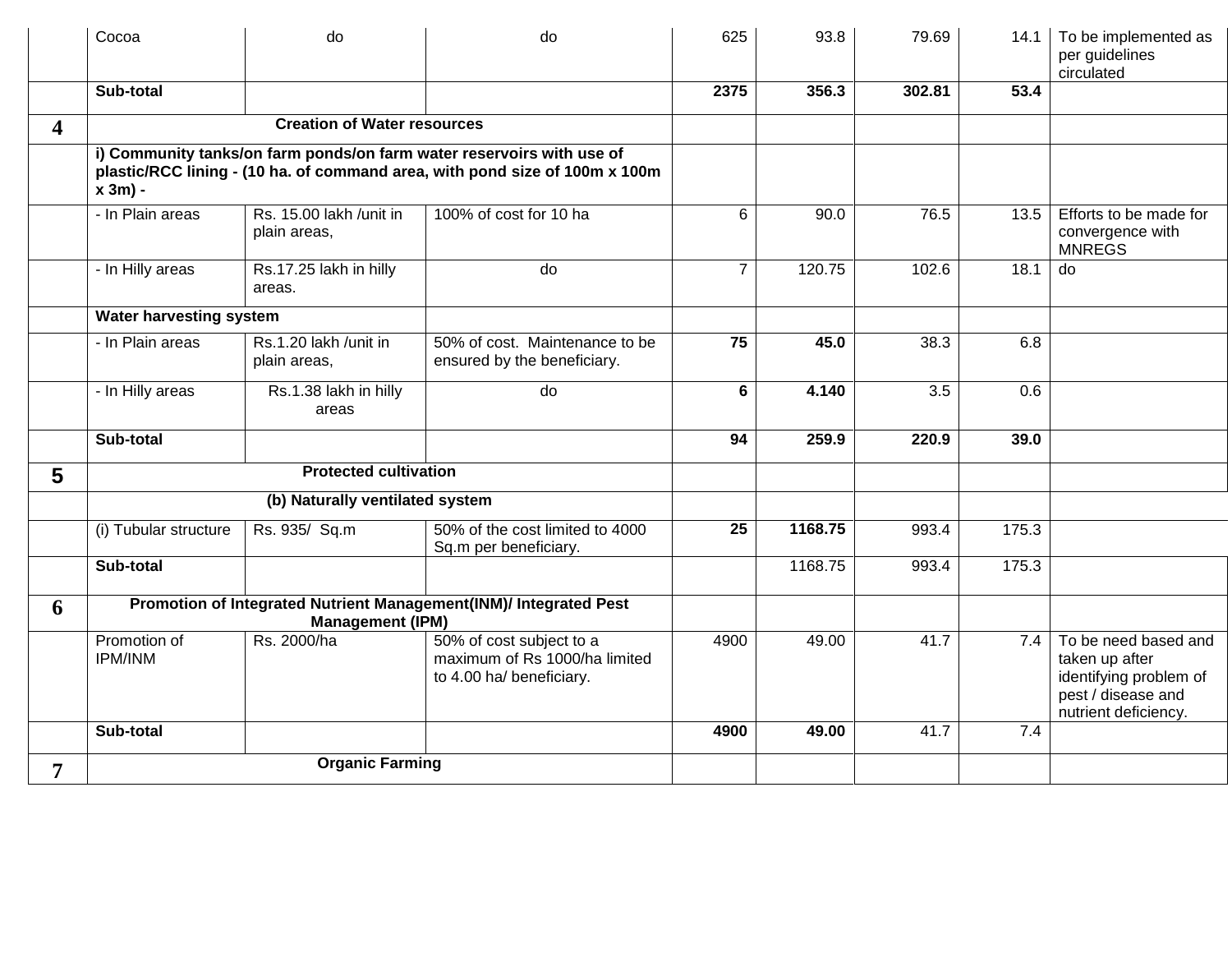|   | (i) Adoption of<br>Organic Farming.                                                                                   | Rs. 20,000 / ha                                    | 50% of cost limited to<br>Rs.10000/ha for a maximum<br>area of 4 ha. per beneficiary,<br>spread over a period of 3 years<br>involving an assistance of<br>Rs.4000/- in first year and<br>Rs.3000/- each in second &<br>third year. The programme to be<br>linked with certification. | 2500 | 100.00 | 85.0  | 15.0 | Project to be submitted<br>along with certification |
|---|-----------------------------------------------------------------------------------------------------------------------|----------------------------------------------------|--------------------------------------------------------------------------------------------------------------------------------------------------------------------------------------------------------------------------------------------------------------------------------------|------|--------|-------|------|-----------------------------------------------------|
|   | (i) Adoption of<br>Organic Farming. (II<br>Year)                                                                      | do                                                 | do                                                                                                                                                                                                                                                                                   | 1500 | 45.00  | 38.3  | 6.8  | Project to be<br>submitted                          |
|   | (ii) Organic<br>Certification                                                                                         | Project based                                      | Rs. 5 lakh for a cluster of 50 ha<br>which will include Rs.1.50 lakh in<br>first year, Rs. 1.50 lakh in<br>second year and Rs. 2.00 lakh in<br>third year.                                                                                                                           | 2500 | 75.00  | 63.8  | 11.3 | Project to be submitted                             |
|   | (ii) Organic<br>Certification.<br>(II Year)                                                                           | do                                                 | do                                                                                                                                                                                                                                                                                   | 1500 | 45.00  | 38.3  | 6.8  | Project to be<br>submitted                          |
|   |                                                                                                                       | Vermi compost Units /organic input production unit |                                                                                                                                                                                                                                                                                      |      |        |       |      |                                                     |
|   | Permanent structure<br>to the size of unit of<br>30'x8'x2.5'<br>dimension to be<br>administered on<br>pro-rata basis. | Rs. 60,000/ unit for<br>permanent structure<br>and | 50% of cost conforming to the<br>size of the unit of 30'x8'x2.5'<br>dimension of permanent<br>structure to be administered on<br>pro-rata basis.                                                                                                                                     | 350  | 105.00 | 89.3  | 15.8 |                                                     |
|   | Sub-total                                                                                                             |                                                    |                                                                                                                                                                                                                                                                                      | 8350 | 370.00 | 314.5 | 55.5 |                                                     |
| 8 |                                                                                                                       | Pollination support through beekeeping             |                                                                                                                                                                                                                                                                                      |      |        |       |      |                                                     |
|   | (b) Production of<br>bee colonies by bee<br>breeder                                                                   | Rs.6.00 lakh                                       | 50% of cost for producing min. of<br>2000 colonies / year                                                                                                                                                                                                                            | 8    | 24.00  | 20.4  | 3.6  |                                                     |
|   | Honey bee colony                                                                                                      | Rs. 1400/ colony of 4<br>frames                    | 50% of cost limited to 50<br>colonies / beneficiary.                                                                                                                                                                                                                                 | 4000 | 28.00  | 23.8  | 4.2  | List of Beneficiaries to<br>be furnished.           |
|   | <b>Hives</b>                                                                                                          | Rs. 1600/hive                                      | 50% of cost limited to 50<br>colonies / beneficiary.                                                                                                                                                                                                                                 | 4000 | 32.00  | 27.2  | 4.8  | List of Beneficiaries to<br>be furnished.           |
|   | Equipment including<br>honey extractor (4<br>frame), food grade<br>container (30 kg),<br>net, etc.                    | Rs. 14,000/set                                     | 50% of the cost limited to one set<br>per beneficiary.                                                                                                                                                                                                                               | 200  | 14.00  | 11.9  | 2.1  | List of Beneficiaries to<br>be furnished.           |
|   | Sub-total                                                                                                             |                                                    |                                                                                                                                                                                                                                                                                      | 8208 | 98.00  | 83.3  | 14.7 |                                                     |
| 9 |                                                                                                                       | <b>Horticulture Mechanization</b>                  |                                                                                                                                                                                                                                                                                      |      |        |       |      |                                                     |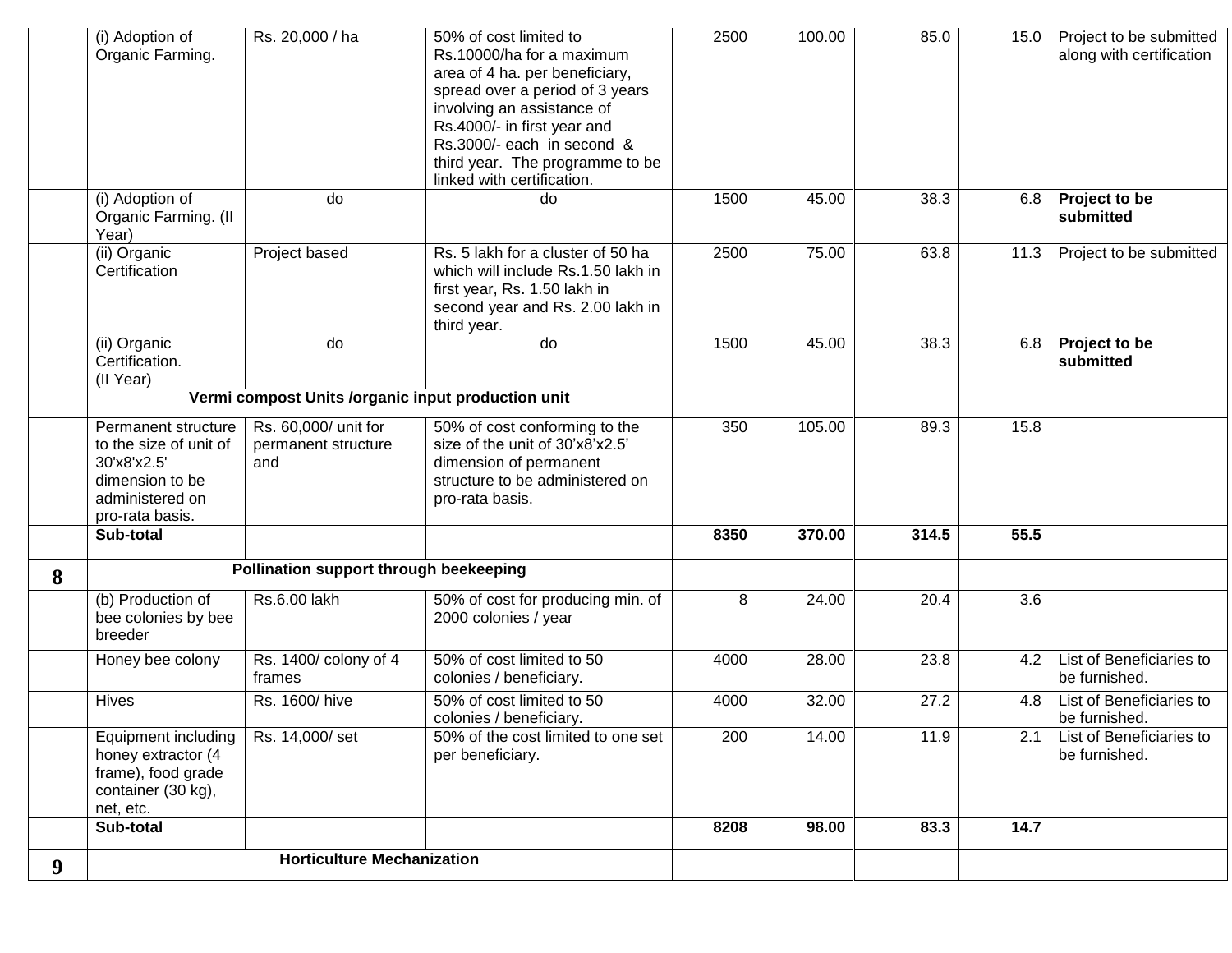|           | Power operated<br>machines/tools    | Rs.35,000/- per set                           | 50% of cost limited to one set<br>per beneficiary.              | 650   | 113.75 | 96.7  | 17.1 | List of Beneficiaries to<br>be furnished. |
|-----------|-------------------------------------|-----------------------------------------------|-----------------------------------------------------------------|-------|--------|-------|------|-------------------------------------------|
|           | including Power                     |                                               |                                                                 |       |        |       |      |                                           |
|           | Saw and Plant<br>Protection         |                                               |                                                                 |       |        |       |      |                                           |
|           | equipments etc.                     |                                               |                                                                 |       |        |       |      |                                           |
|           | <b>Power Machines</b>               | Rs.1,20,000/- per set                         | 50% of cost limited to one set                                  | 75    | 45.00  | 38.3  | 6.8  | List of Beneficiaries to                  |
|           | (upto 20 BHP) with                  |                                               | per beneficiary.                                                |       |        |       |      | be furnished.                             |
|           | rotavator /                         |                                               |                                                                 |       |        |       |      |                                           |
|           | equipment                           |                                               | 50% of cost limited to one set                                  |       | 45.00  | 38.3  |      |                                           |
|           | Power machines<br>(20 HP & above    | Rs. 3,00,000/- per set                        | per beneficiary.                                                | 30    |        |       | 6.8  | List of Beneficiaries to<br>be furnished. |
|           | including                           |                                               |                                                                 |       |        |       |      |                                           |
|           | accessories                         |                                               |                                                                 |       |        |       |      |                                           |
|           | /equipments                         |                                               |                                                                 |       |        |       |      |                                           |
|           | Sub-total                           |                                               |                                                                 | 755   | 203.75 | 173.2 | 30.6 |                                           |
|           | Technology                          | Rs. 25.00 lakh                                | 75 % of cost in farmers field and                               | 5     | 125.00 | 106.3 | 18.8 | Project to be submitted                   |
|           | <b>Dissemination</b>                |                                               | 100% of cost in farms belonging                                 |       |        |       |      |                                           |
|           | through                             |                                               | to Public Sector                                                |       |        |       |      |                                           |
|           | demonstration/<br><b>Front Line</b> |                                               |                                                                 |       |        |       |      |                                           |
|           | Demonstration                       |                                               |                                                                 |       |        |       |      |                                           |
|           | (FLD) Public Sector                 |                                               |                                                                 |       |        |       |      |                                           |
|           | Import of farm                      |                                               |                                                                 |       | 25.00  | 21.3  | 3.8  | Project to be submitted                   |
|           | machines for                        |                                               |                                                                 |       |        |       |      |                                           |
|           | demonstration<br>purpose under      |                                               |                                                                 |       |        |       |      |                                           |
|           | public sector                       |                                               |                                                                 |       |        |       |      |                                           |
|           | Sub-total                           |                                               |                                                                 | 5.00  | 150.00 | 127.5 | 22.5 |                                           |
| <b>10</b> |                                     | Human Resource Development (HRD)              |                                                                 |       |        |       |      |                                           |
|           |                                     |                                               |                                                                 |       |        |       |      |                                           |
| Ϊİ        | <b>HRD</b> for Gardeners            | Rs. 15.00 lakh /<br>training                  | 100% of the cost in first year. In<br>subsequent years, cost of | 5     | 75.00  | 63.8  | 11.3 | Project to be submitted                   |
|           |                                     |                                               | infrastructure not to be claimed.                               |       |        |       |      |                                           |
| iii.      |                                     | <b>Training of farmers</b>                    |                                                                 |       |        |       |      |                                           |
|           | Within the District                 | Rs.400/day per farmer                         | 100% of the cost.                                               | 11000 | 44.00  | 37.4  | 6.6  |                                           |
|           | (one day)                           | excluding transport                           |                                                                 |       |        |       |      |                                           |
|           | Within the State                    | Rs. 750/day per farmer<br>excluding transport | 100% of the cost.                                               | 350   | 13.13  | 11.2  | 2.0  |                                           |
|           | Outside the State                   | Rs.1000/day per                               | 100% of the cost.                                               | 112   | 5.60   | 4.8   | 0.8  |                                           |
|           |                                     | farmer excluding<br>transport                 |                                                                 |       |        |       |      |                                           |
| iv        |                                     | <b>Exposure visit of farmers</b>              |                                                                 |       |        |       |      |                                           |
|           |                                     |                                               |                                                                 |       |        |       |      |                                           |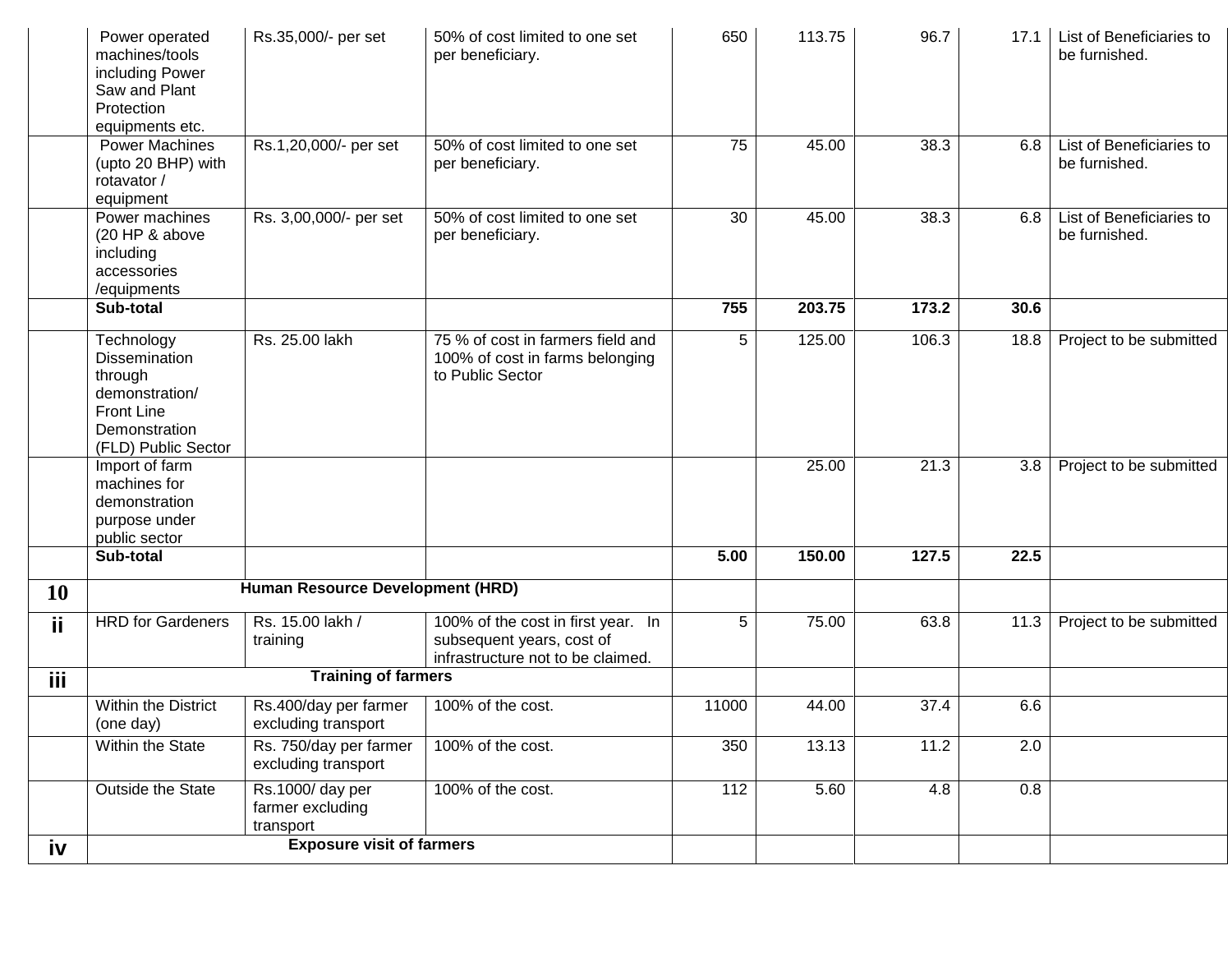|              | Within the District                                                                                   | Rs.250/day per farmer<br>excluding transport                  | 100% of the cost.                                                                                                                                                | 420            | 5.25              | 4.5              | 0.8              |                                                                                                                                              |
|--------------|-------------------------------------------------------------------------------------------------------|---------------------------------------------------------------|------------------------------------------------------------------------------------------------------------------------------------------------------------------|----------------|-------------------|------------------|------------------|----------------------------------------------------------------------------------------------------------------------------------------------|
|              | Within the State                                                                                      | Rs. 300/day per farmer<br>excluding transport                 | 100% of the cost.                                                                                                                                                | 560            | 8.40              | 7.1              | $\overline{1.3}$ |                                                                                                                                              |
|              | Outside the State                                                                                     | Rs. 600/day per farmer<br>excluding transport                 | 100% of the cost.                                                                                                                                                | 140            | 4.20              | $\overline{3.6}$ | 0.6              |                                                                                                                                              |
| $\mathbf{V}$ |                                                                                                       | Training / study tour of technical staff/ field functionaries |                                                                                                                                                                  |                |                   |                  |                  |                                                                                                                                              |
|              | Within the State (5<br>day)                                                                           | Rs.200/day per<br>participant plus TA/DA,<br>as admissible    | 100% of the cost.                                                                                                                                                | 140            | 1.40              | 1.2              | 0.2              |                                                                                                                                              |
|              | Study tour to<br>progressive States/<br>units (group of<br>minimum 5<br>participants)<br>(5)<br>days) | Rs.650.00/day per<br>participant plus TA/DA,<br>as admissible | 100% of the cost.                                                                                                                                                | 280            | 9.100             | 7.7              | 1.4              |                                                                                                                                              |
|              | Sub-total                                                                                             |                                                               |                                                                                                                                                                  | 13007          | 166.08            | 141.2            | 24.9             |                                                                                                                                              |
| 11           |                                                                                                       | <b>INTEGRATED POST HARVEST MANAGEMENT</b>                     |                                                                                                                                                                  |                |                   |                  |                  |                                                                                                                                              |
| i.           | Pack house / On<br>farm collection &<br>storage unit                                                  | Rs. 3.00 Lakh/ per unit<br>with size of 9Mx6M                 | 50% of the capital cost.                                                                                                                                         | 25             | 37.50             | 31.9             | 5.6              | Minutes of SLEC<br>meeting to be<br>submitted along with<br>details of beneficiaries,<br>location, etc to<br>facilitate release of<br>funds. |
| ii.          | Pre-cooling unit<br>project in general<br>areas                                                       | Rs.15.00 lakh for 6 MT<br>capacity                            | Credit linked back-ended subsidy<br>@ 40% of the cost of project in<br>general areas and 55% in case<br>Hilly & Scheduled areas for<br>individual entrepreneurs. | 4              | $\frac{1}{24.00}$ | 20.4             | 3.6              | Project to be submitted                                                                                                                      |
| iii          | Pre-cooling unit<br>project in Hilly &<br>Scheduled areas                                             | Rs.15.00 lakh for 6 MT<br>capacity                            | Credit linked back-ended subsidy<br>@55% of the cost of project in<br>case Hilly & Scheduled areas for<br>individual entrepreneurs for 6MT<br>capacity.          | $\overline{2}$ | 16.50             | 14.0             | 2.5              | Project to be submitted                                                                                                                      |
| iii          |                                                                                                       | <b>Refer vans/ containers</b>                                 |                                                                                                                                                                  |                |                   |                  |                  |                                                                                                                                              |
|              | Credit linked back-<br>ended project in<br>general areas                                              | Rs. 24.00 lakh/ unit for<br>6 MT capacity                     | Credit linked back-ended subsidy<br>@40% of the cost of project in<br>General areas.                                                                             | 10             | 96.00             | 81.6             | 14.4             | Project to be submitted                                                                                                                      |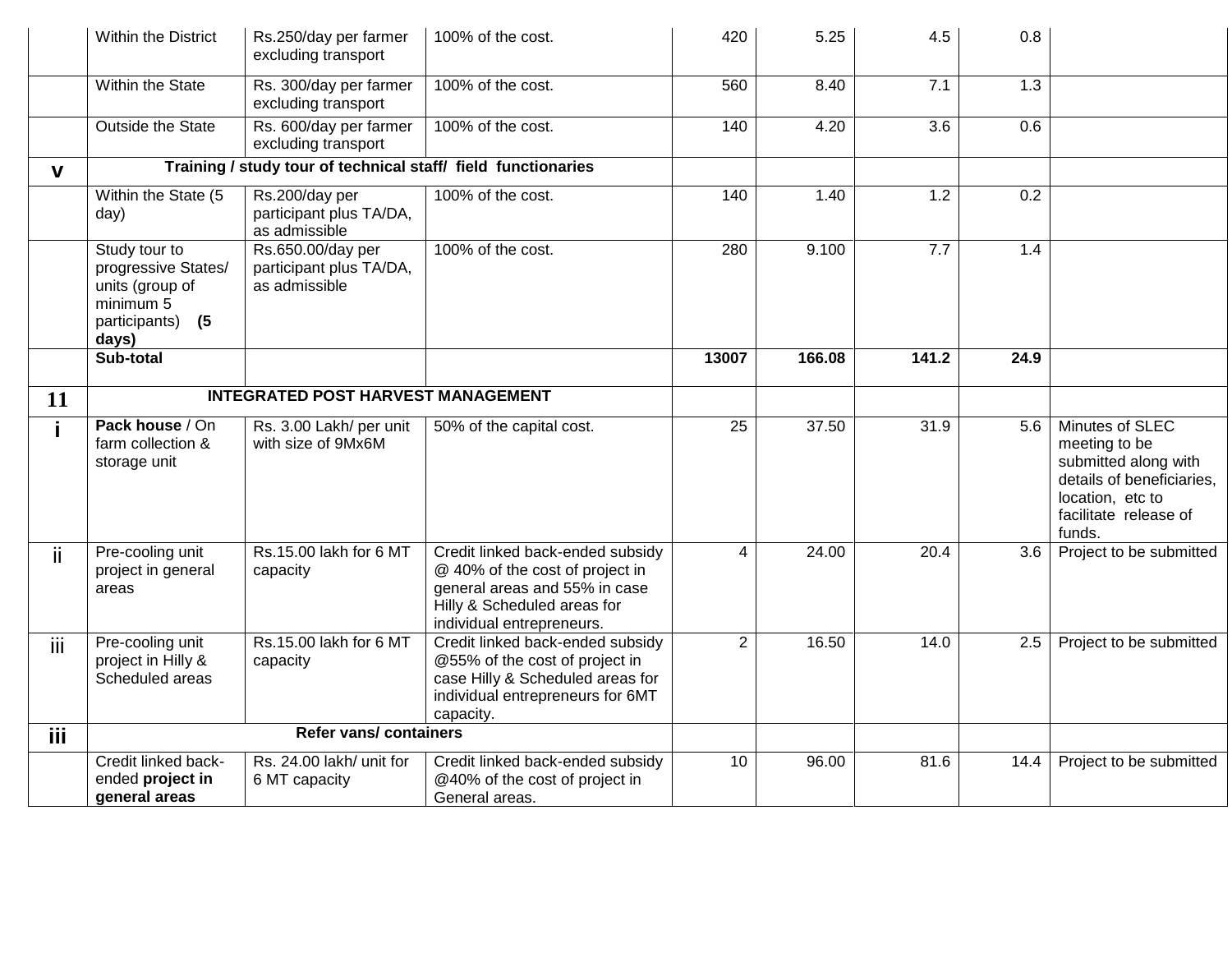|              | (b) Credit linked<br>back-ended project<br>in case Hilly &<br><b>Scheduled areas</b> | Rs. 24.00 lakh/ unit for<br>6 MT capacity | Credit linked back-ended<br>subsidy @55% of the cost of<br>project in case Hilly & Scheduled<br>areas.                                                                                                                                                                                                                                                                                             | 4                | 52.80   | 44.9   | 7.9   | Project to be submitted                                                                                                                         |
|--------------|--------------------------------------------------------------------------------------|-------------------------------------------|----------------------------------------------------------------------------------------------------------------------------------------------------------------------------------------------------------------------------------------------------------------------------------------------------------------------------------------------------------------------------------------------------|------------------|---------|--------|-------|-------------------------------------------------------------------------------------------------------------------------------------------------|
|              | Primary/ Mobile /<br>Minimal processing<br>unit                                      | Rs. 24.00 lakh/unit.                      | Credit linked back-ended subsidy<br>@40% of the cost of project in<br>General areas.                                                                                                                                                                                                                                                                                                               | $5\phantom{.0}$  | 48.00   | 40.8   | 7.2   | Project to be submitted                                                                                                                         |
| iv           |                                                                                      |                                           | Cold storage units (Construction/expansion/Modernization)                                                                                                                                                                                                                                                                                                                                          |                  |         |        |       |                                                                                                                                                 |
|              | (a) Credit linked<br>back-ended project<br>in general areas                          | Rs. 6000/MT for 5000<br>MT capacity       | Credit linked back-ended subsidy<br>@ 40% of the capital cost of<br>project in general areas and 55%<br>in case of Hilly & Scheduled<br>areas in respect of only those<br>units which adopt new<br>technologies and include<br>insulation, humidity control and<br>fin coil cooling system with<br>provision of multi chambers.<br>Technical parameters issued by<br>the Department to be adopted. | 3                | 360.00  | 306.0  | 54.0  | Project to be submitted                                                                                                                         |
|              | (b) Credit linked<br>back-ended project<br>in case Hilly &<br><b>Scheduled areas</b> | $-do-$                                    | - do-                                                                                                                                                                                                                                                                                                                                                                                              | 3                | 495.00  | 420.8  | 74.3  | Project to be submitted                                                                                                                         |
| $\mathbf{V}$ | Ripening chamber<br>project in general<br>areas                                      | Rs. 6000/MT for 5000<br>MT capacity       | -do-                                                                                                                                                                                                                                                                                                                                                                                               | 3                | 360.00  | 306.0  | 54.0  | Project to be submitted                                                                                                                         |
|              | <b>Hilly &amp; Scheduled</b><br>areas                                                | Rs. 6000/MT for 5000<br>MT capacity       | $-do-$                                                                                                                                                                                                                                                                                                                                                                                             | $\boldsymbol{2}$ | 330.00  | 280.5  | 49.5  | Project to be submitted                                                                                                                         |
| vi           |                                                                                      | <b>Preservation unit (low cost)</b>       |                                                                                                                                                                                                                                                                                                                                                                                                    |                  |         |        |       |                                                                                                                                                 |
|              | new unit                                                                             | Rs.2.00 lakh /unit for<br>new unit.       | 50% of the total cost.                                                                                                                                                                                                                                                                                                                                                                             | 6                | 6.00    | 5.1    | 0.9   | Minutes of SLEC<br>meeting to be<br>submitted along with<br>details of<br>beneficiaries,<br>location, etc to<br>facilitate release of<br>funds. |
|              | up-gradation                                                                         | Rs.1.00 lakh /unit for<br>up-gradation    | 50% of the total cost.                                                                                                                                                                                                                                                                                                                                                                             | 4                | 2.00    | 1.7    | 0.3   | -do-                                                                                                                                            |
|              | Sub-total                                                                            |                                           |                                                                                                                                                                                                                                                                                                                                                                                                    | 71.00            | 1827.80 | 1553.6 | 274.2 |                                                                                                                                                 |
| 12           |                                                                                      |                                           | ESTABLISHMENT OF MARKETING INFRASTRUCTURE FOR                                                                                                                                                                                                                                                                                                                                                      |                  |         |        |       |                                                                                                                                                 |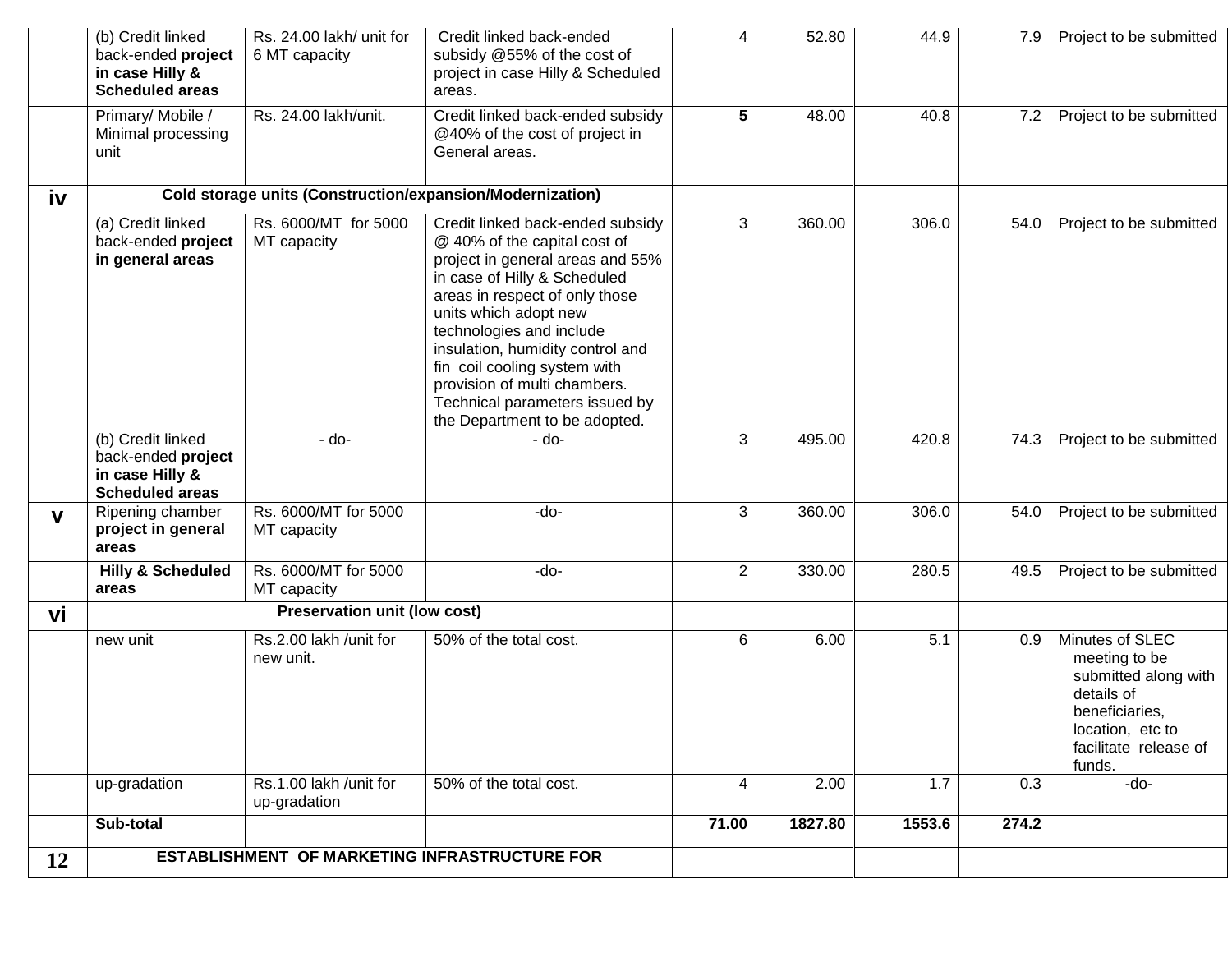|            |                                                                                   | <b>HORTICULTURAL PRODUCE</b>                         |                                                                                                                                                                                 |       |        |       |      |                         |
|------------|-----------------------------------------------------------------------------------|------------------------------------------------------|---------------------------------------------------------------------------------------------------------------------------------------------------------------------------------|-------|--------|-------|------|-------------------------|
|            |                                                                                   | Rural Markets/ Apni mandies/Direct markets           |                                                                                                                                                                                 |       |        |       |      |                         |
|            | Credit linked back-<br>ended project in<br>general areas                          | Rs. 20 lakh/ unit                                    | Credit linked back-ended<br>subsidy @ 40% of the capital<br>cost of project in general areas<br>and 55% in case of Hilly &<br>Scheduled areas for individual<br>entrepreneurs.  | 12    | 96.00  | 81.6  | 14.4 | Project to be submitted |
|            | Credit linked back-<br>ended project in<br>case Hilly &<br><b>Scheduled areas</b> | Rs. 20 lakh/ unit                                    | Credit linked back-ended<br>subsidy @ 40% of the capital<br>cost of project in general areas<br>and 55% in case of Hilly &<br>Scheduled areas for individual<br>entrepreneurs.  | 13    | 143.00 | 121.6 | 21.5 | Project to be submitted |
| ii.        |                                                                                   | Retail Markets/ outlets (environmentally controlled) |                                                                                                                                                                                 |       |        |       |      |                         |
|            | Credit linked back-<br>ended project in<br>general areas                          | Rs. 10.00 lakh /unit                                 | Credit linked back-ended<br>subsidy @ 40% of the capital<br>cost of project in general areas<br>and 55% in case of Hilly &<br>Scheduled areas for individual<br>entrepreneurs.  | 20    | 80.00  | 68.0  | 12.0 | Project to be submitted |
|            | Credit linked back-<br>ended project in<br>case Hilly &<br><b>Scheduled areas</b> | Rs. 10.00 lakh /unit                                 | Credit linked back-ended<br>subsidy @ 40% of the capital<br>cost of project in general areas<br>and 55% in case of Hilly &<br>Scheduled areas for individual<br>entrepreneurs.  | 18    | 99.00  | 84.2  | 14.9 | Project to be submitted |
| <b>iii</b> |                                                                                   |                                                      | Functional Infrastructure: for collection, sorting/ grading, packing units etc                                                                                                  |       |        |       |      |                         |
|            | Credit linked back-<br>ended project in<br>general areas                          | Rs.15.00 lakh/unit                                   | Credit linked back-ended subsidy<br>@ 40% of the capital cost of<br>project in general areas and 55<br>% in case of Hilly & Scheduled<br>areas for individual<br>entrepreneurs. | 6     | 36.00  | 30.6  | 5.4  | Project to be submitted |
|            | Credit linked back-<br>ended project in<br>case Hilly &<br><b>Scheduled areas</b> | Rs.15.00 lakh/unit                                   | Credit linked back-ended subsidy<br>@ 40% of the capital cost of<br>project in general areas and 55<br>% in case of Hilly & Scheduled<br>areas for individual<br>entrepreneurs. | 3     | 24.75  | 21.0  | 3.7  | Project to be submitted |
|            | Sub-total                                                                         |                                                      |                                                                                                                                                                                 | 72.00 | 478.75 | 406.9 | 71.8 |                         |
| 13         |                                                                                   | <b>Innovative Component</b>                          |                                                                                                                                                                                 |       |        |       |      |                         |